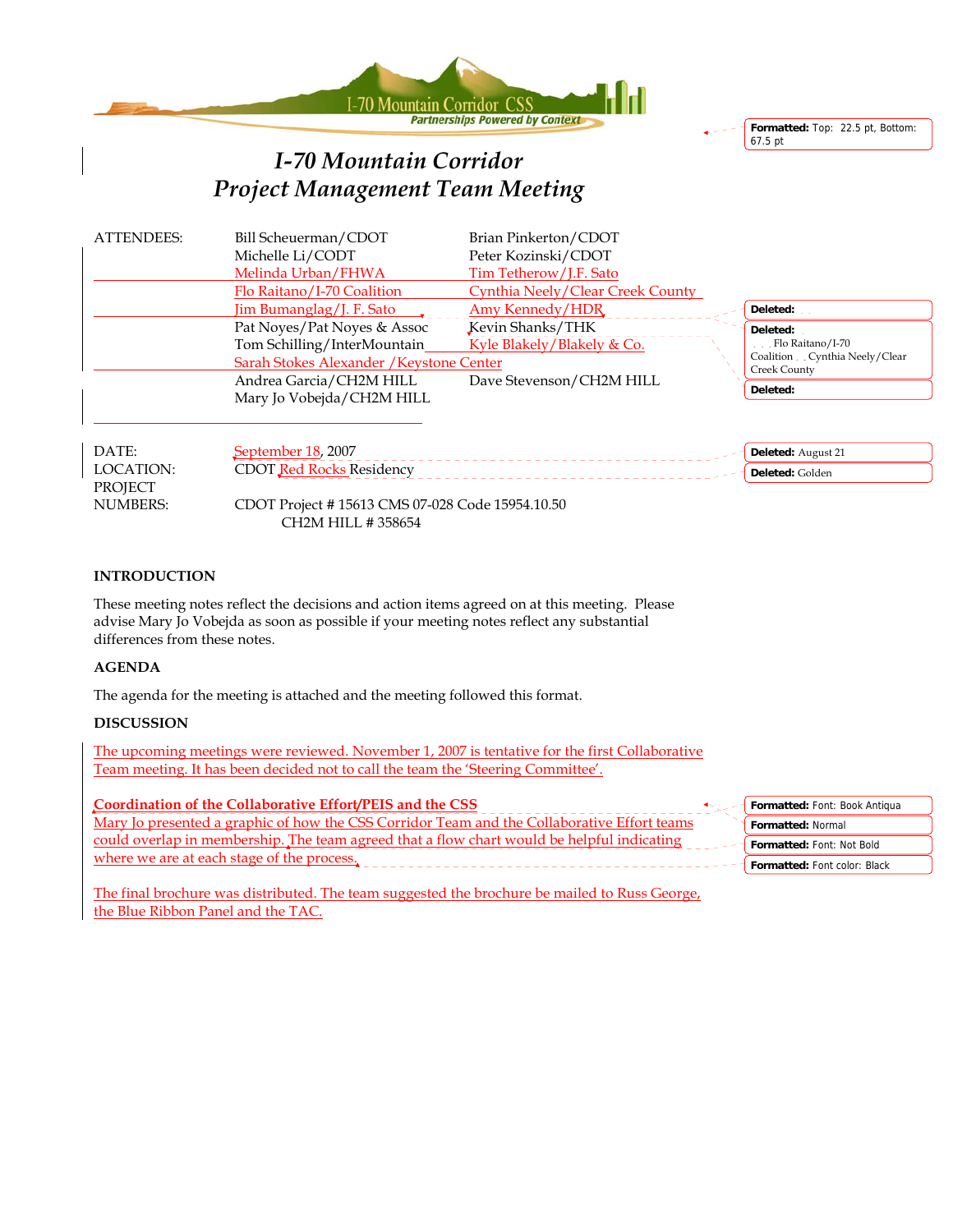|                                                                                                                                                                                                 | Formatted: Right                           |
|-------------------------------------------------------------------------------------------------------------------------------------------------------------------------------------------------|--------------------------------------------|
| I-70 Mountain Corridor CSS<br><b>Partnerships Powered by Context</b>                                                                                                                            |                                            |
|                                                                                                                                                                                                 | Formatted: Font: Book Antiqua              |
| Cindy is asked if the MCAC was going to be continued or dissolved. The group discussed the                                                                                                      |                                            |
| CSS Corridor Team and the Collaborative Effort Team roles and responsibilities and agreed that                                                                                                  |                                            |
| the MCAC could be disbanded. It was suggested that this be disclosed in the invitation letter<br>from Russ George.                                                                              |                                            |
| <b>Collaborative Effort Process</b>                                                                                                                                                             | Formatted: Font: Book Antiqua              |
| The team was given a status report on the Collaborative Effort. The interviews are 90%                                                                                                          |                                            |
| complete. A meeting is planned on Friday, September 21, 2007 with the selection panel for the<br>Collaborative Effort process to discuss the next steps. The meeting will present the interview |                                            |
| major take-a-ways and a range of process options that can be chosen. The process options will                                                                                                   |                                            |
| range from individual negotiations between CDOT and specific stakeholders to large public                                                                                                       |                                            |
| meetings. A middle range option is a small group (20 to 30) who will come together to discuss                                                                                                   |                                            |
| and collaborate on a recommended solution.                                                                                                                                                      |                                            |
| The CSS process will cover a larger cross section of stakeholders and gather their input into the<br>processes.                                                                                 |                                            |
| The Collaborative Effort is now planning on having a recommended alternative around April or<br>May. Russell George has agreed with the schedule and has expressed his desired to 'do it right' |                                            |
| even if it takes a little longer.                                                                                                                                                               |                                            |
| The I-70 Coalition Transit Planning Grant is ready to go out with an RFP. A contract with CDOT<br>and the I-70 Coalition is waiting to be signed.                                               |                                            |
|                                                                                                                                                                                                 | Formatted: Font: Book Antiqua              |
| <b>Kick-Off Meeting</b>                                                                                                                                                                         |                                            |
| Several handouts for the CSS Corridor Team Kick-Off meeting were distributed and reviewed.                                                                                                      | Formatted: Font: Book Antiqua, Not<br>Bold |
| A schedule was distributed to discuss the interaction between the CSS process and the                                                                                                           | Formatted: Font: Not Bold                  |
| Collaborative Effort process. The following suggestions were made:                                                                                                                              | Formatted: Font: Not Bold                  |
| The Historic Context report should begin as early as possible. The Programmatic Agreement                                                                                                       | <b>Formatted: Bullets and Numbering</b>    |
| was just processed for the Rock Fall Mitigation project, would have been useful to have CSS<br>Tools in place.                                                                                  |                                            |
| Begin the Segment Teams as early as February to work on the case studies                                                                                                                        | Formatted: Font: Not Bold                  |
| A more defined process for the PEIS work is needed.                                                                                                                                             |                                            |
| The dates for the Final PEIS and the ROD need to be adjusted                                                                                                                                    |                                            |
| For the October 26, 2007 CSS Corridor Team Workshop the known issues need to be organized                                                                                                       |                                            |
| for use at the meeting.                                                                                                                                                                         |                                            |

The list invited to the CSS Corridor Team meeting is around 150 – 200 people. We are expecting 60 to 80 people to attend.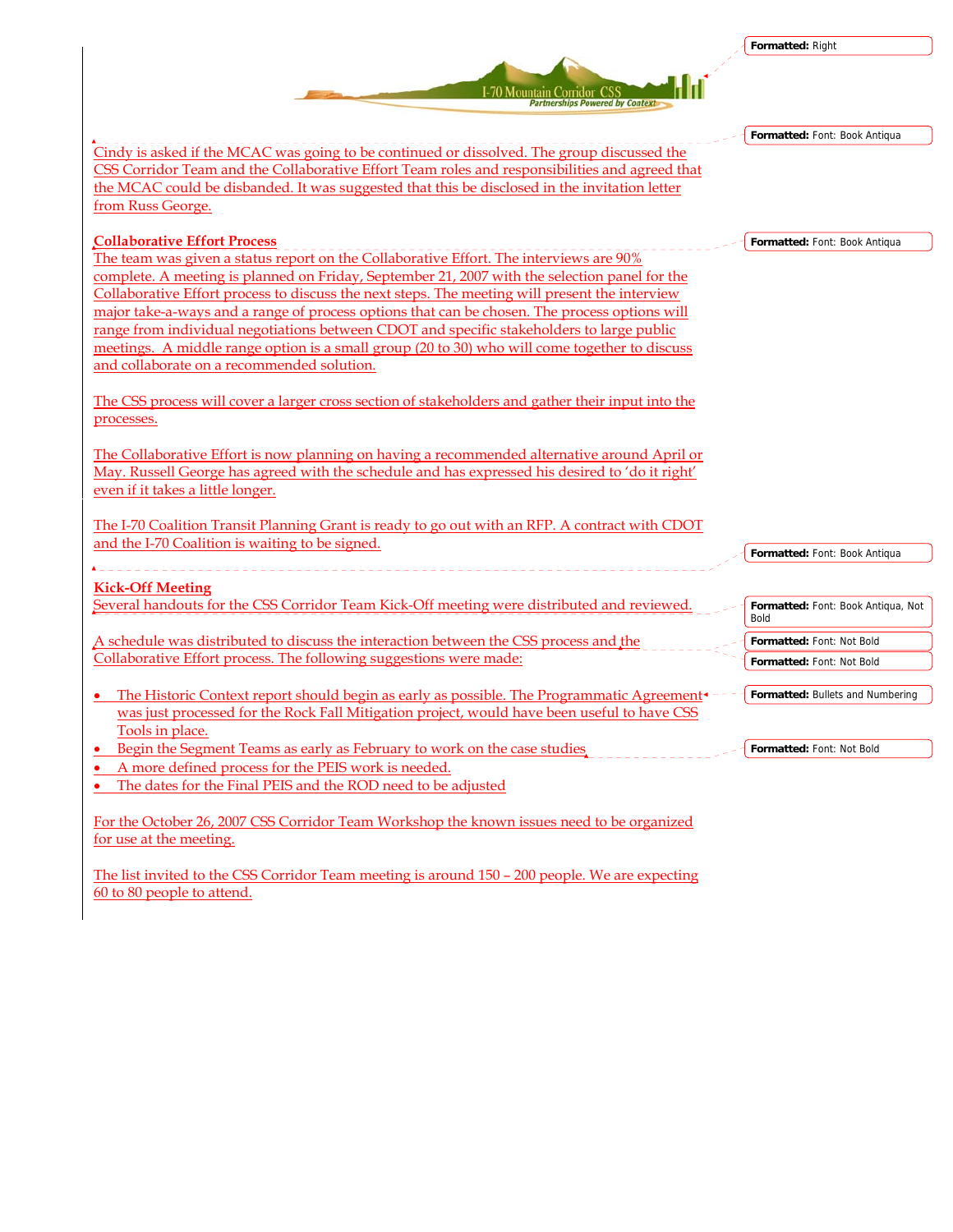

The following suggestions were made on the Context Statement and Core Values handout:

- Change "Loss of Historic Resources" to "Protection of Historic Resources".
- Change "Stakeholders not listening to each other" to "Improve Stakeholder Coordination".

The following suggestions were made on the Taking a Leadership Approach handout:

• Spell out NCHRP

**Formatted:** Font: Not Bold **Formatted:** Bullets and Numbering **Deleted:** Taking direction from last months PMT discussions regarding coordination of the PEIS Collaborative Effort and the CSS processes, a working group has been formed. This working group has representatives from the PEIS team, the Keystone Center, and the CSS team. One benefit the working group has in coordinating the media efforts is that the Intermountain /FKH Corporate Affairs is scoped to handle the media for all 3 efforts. ¶ Further, there will be a Core Team meeting today to inform a larger group of decision makers of the progress and coordination of the efforts. ¶ The Collaborative Effort (CE) interviews are ongoing and expected to be completed mid-September. For the September kick-off workshop to present a coordinated overview of the process steps, the CE process design must be completed. This is expected by end of September. Therefore, the group agreed to postpone the September kick-off workshop until October 26th. ¶ The I-70 Coalition Transit Planning Grant will begin with kick-off meetings in communities to discuss Transit Oriented Development. This will proceed as soon as the consultant is selected. The Transit Planning

**Formatted:** Bullets and Numbering **Formatted:** Font: Not Bold

Grant will most likely use the I-70 Coalition's Technical Team as their leadership team. ¶ The group discussed the CSS Corridor Team and how that team would interact with the CE team. The CSS team is expected to be large and inclusive. The CE team is planned to have 30 to 40 members. The group thought that the CE team might be a subset of the CSS team. This would

give the smaller CE team a feedback group regarding their discussions. ¶ The brochure that is being developed was reviewed and small changes were suggested. The brochure will be changed to be a 4 fold ready for mailing. ¶

The kick-off meeting, now planned for Oct. 26<sup>th</sup> will most likely be  $\frac{1}{11}$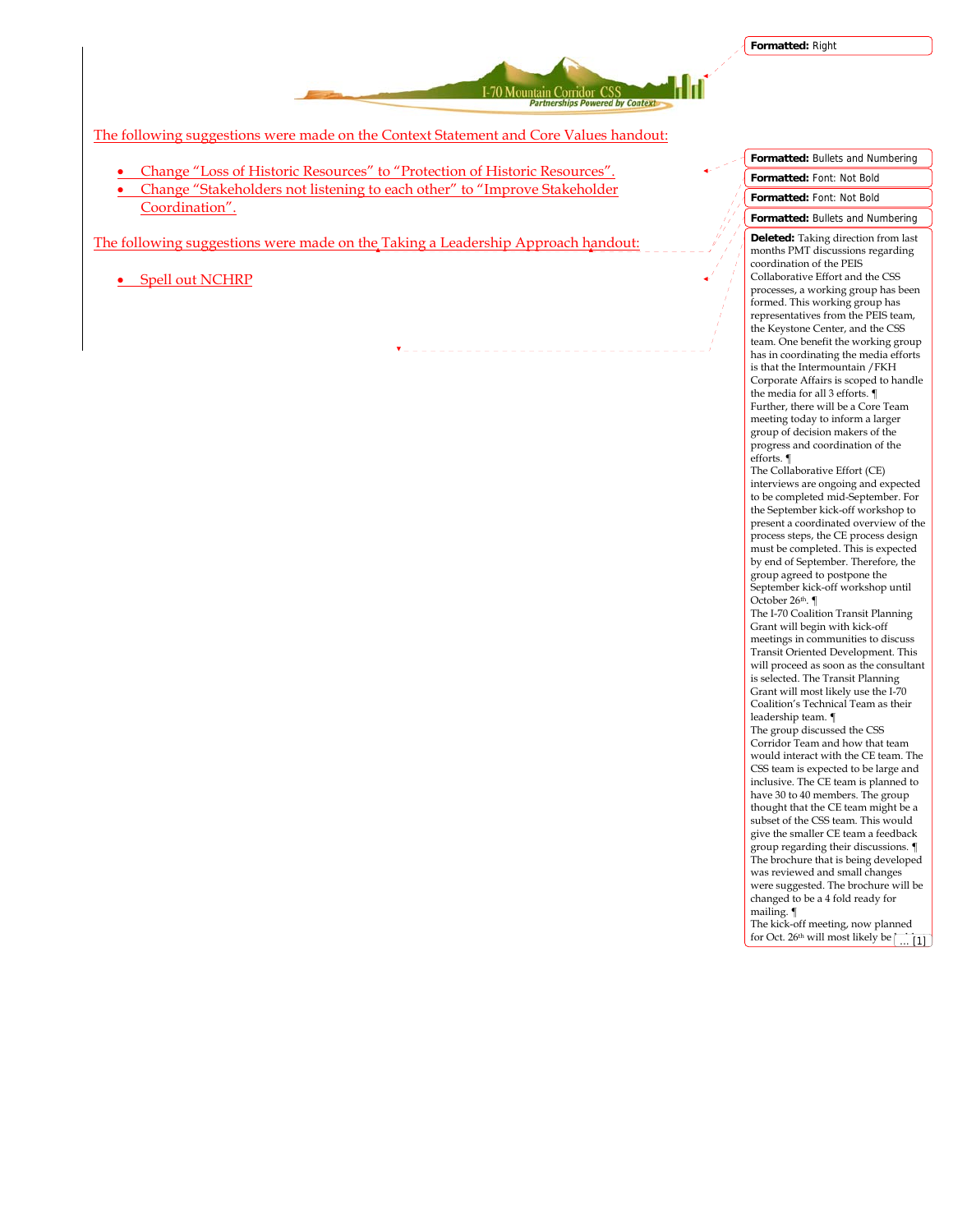**Formatted:** Right

*I-70 CSS Project Management Team Meeting*

I-70 Mountain Corridor CSS

 $\begin{array}{cccccccccccccc} \bot & \bot & \bot & \bot & \bot & \bot \end{array}$ 

 $\begin{array}{cccccccccc} \bot & \bot & \bot & \bot & \bot & \bot \end{array}$ 

CDOT Project Number 15613 CMS 07-028 CDOT Code 15954.10.50

CH2M HILL Project Number 358654

# Tuesday September 18, 2007

9:00 a.m. to 11:30 a.m.

**AGENDA**

## **1. Schedule for Upcoming Meetings:**

| Date                                 | Time                                   | Location                                          | $\bullet$ $\sim$<br><b>Description/Purpose</b>   |
|--------------------------------------|----------------------------------------|---------------------------------------------------|--------------------------------------------------|
| September 18, 2007                   | $9:00a - 1:30p$                        | Golden Residency                                  | <b>PMT Meetings</b>                              |
| October 16, 2007                     | $9:00a - 1:30p$                        | Golden Residency                                  | <b>PMT Meetings</b>                              |
| October 26, 2007                     | $9:00a - 1:30p$                        | Summit County                                     | Corridor Team Kick-Off                           |
| November 1, 2007                     |                                        |                                                   | <b>Steering Committee Kick-</b><br>Off           |
| November 20, 2007<br>Nov. 12, 14, 15 | 9:00 $a - 1:30 p$<br>$5:00 p - 8:00 p$ | Golden Residency<br>Summit, Eagle,<br>Clear Creek | <b>PMT Meetings</b><br><b>Public Open Houses</b> |

# **2. Coordination of the Collaborative Effort/PEIS and the CSS**

Team Roles and CSS Team membership

Time Line

**3. Collaborative Effort Process**

Interview are completed

**4. Kick-Off Meeting** 

**Materials** 

Media Dates

**Formatted:** Bullets and Numbering

**Dates**  Sept. 17<sup>th</sup> Website up and ready Sept. 21<sup>st</sup> CSS Corridor Team list FINAL Sept. 26<sup>th</sup> Mail Brochure to CSS Corridor Team Media kit on CSS<br>Sept 28<sup>th</sup> Logistics mailing to Oct Logistics mailing to Oct. 26th Kickoff Oct 8th – 12th CSS Media Tour Oct. 26<sup>th</sup> CSS Kickoff Meeting Press release re: Public Open Houses Nov. 1 Collaborative Effort Team **Formatted:** Font: (Default) Comic Sans MS, 6 pt, Bold, Italic, Font color: Black **Formatted:** Normal, Right, Line spacing: 1.5 lines

**Deleted:** *I-70 CSS¶ Project Management Team Meeting¶ CDOT Project Number 15613 CMS 07- 028 CDOT Code 15954.10.50 CH2M HILL Project Number 358654¶* **Tuesday August 21, 2007¶ 9:00 a.m. to 11:30 a.m.¶** *AGENDA¶ ¶* **Schedule for Today's Meetings:¶**

**Formatted:** Bullets and Numbering

**Formatted Table**

**Time** ... [2]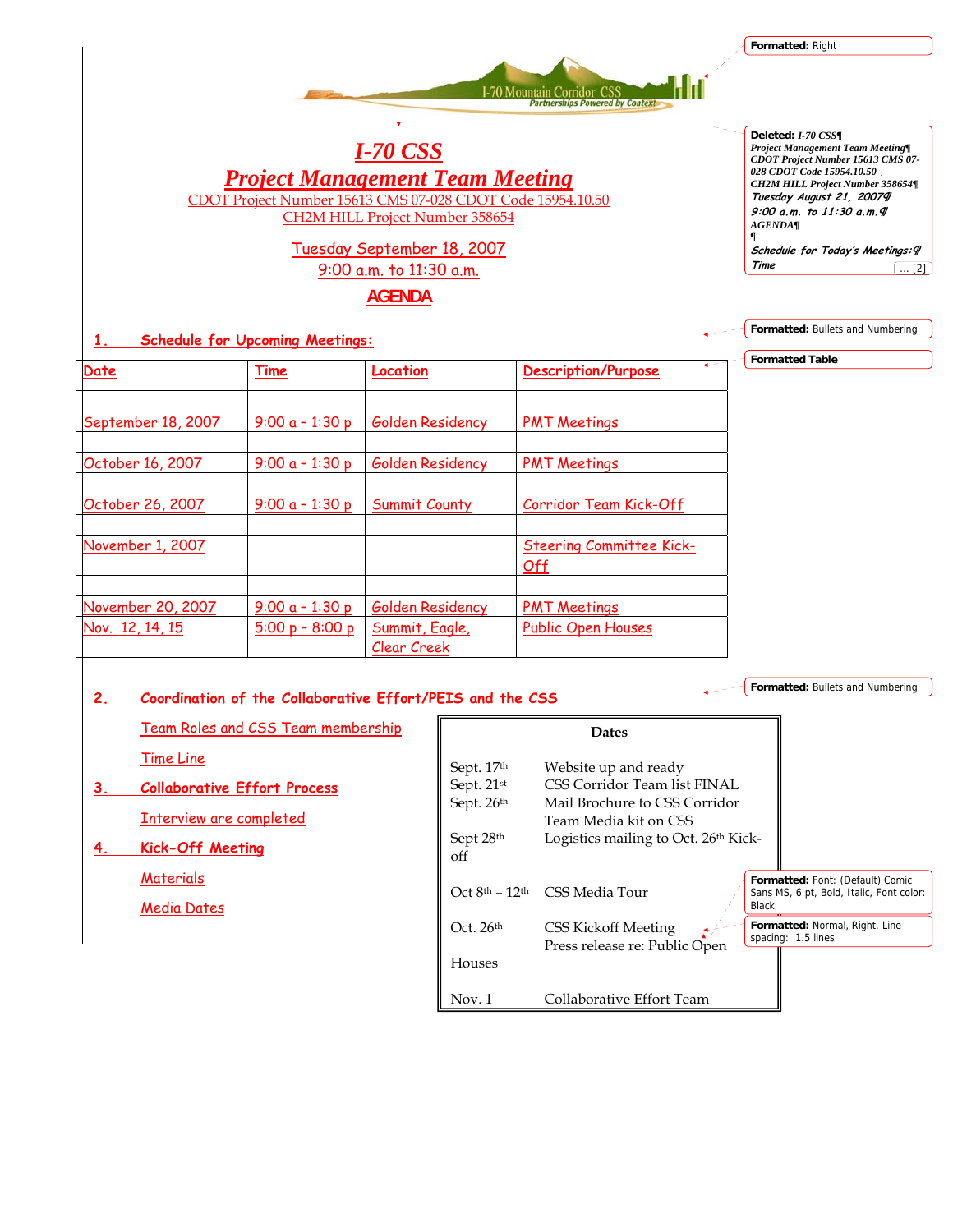**Page 3: [1] Deleted CH2M HILL 10/8/2007 4:31:00 PM** 

Taking direction from last months PMT discussions regarding coordination of the PEIS Collaborative Effort and the CSS processes, a working group has been formed. This working group has representatives from the PEIS team, the Keystone Center, and the CSS team. One benefit the working group has in coordinating the media efforts is that the Intermountain /FKH Corporate Affairs is scoped to handle the media for all 3 efforts.

Further, there will be a Core Team meeting today to inform a larger group of decision makers of the progress and coordination of the efforts.

The Collaborative Effort (CE) interviews are ongoing and expected to be completed mid-September. For the September kick-off workshop to present a coordinated overview of the process steps, the CE process design must be completed. This is expected by end of September. Therefore, the group agreed to postpone the September kick-off workshop until October 26th.

The I-70 Coalition Transit Planning Grant will begin with kick-off meetings in communities to discuss Transit Oriented Development. This will proceed as soon as the consultant is selected. The Transit Planning Grant will most likely use the I-70 Coalition's Technical Team as their leadership team.

The group discussed the CSS Corridor Team and how that team would interact with the CE team. The CSS team is expected to be large and inclusive. The CE team is planned to have 30 to 40 members. The group thought that the CE team might be a subset of the CSS team. This would give the smaller CE team a feedback group regarding their discussions.

The brochure that is being developed was reviewed and small changes were suggested. The brochure will be changed to be a 4 fold ready for mailing.

The kick-off meeting, now planned for Oct. 26th will most likely be held at the Copper Mountain Convention Center. The 3 public open houses are now planned for Nov. 12, 14 and 15. With the second CSS team meeting tentatively planned for Dec. 6th.

A website is being developed that will take users to a cover page that will offer links to the CSS, PEIS, I-70 Coalition, other CDOT projects and other I-70 related websites.

Further an website for use by team members is being developed and will have a calendar of meetings that should help all meeting planners to avoid other corridor team meetings.

The agenda for the kick-off workshop was discussed. It was suggested that with a new date of Oct 26th, weather may be more of an issues and a later start may help more attendees be on time and going later into the afternoon was not seen as a problem. The big change to the agenda was to move all of the information portions to the afternoon and after a brief welcome, go immediately into small group discussions. These changes lead to the Information Fair idea, where the afternoon would offer participants information on the projects and processes, within the corridor, by moving among booths talking to project team members. The suggestion was made that is could be a 'traveling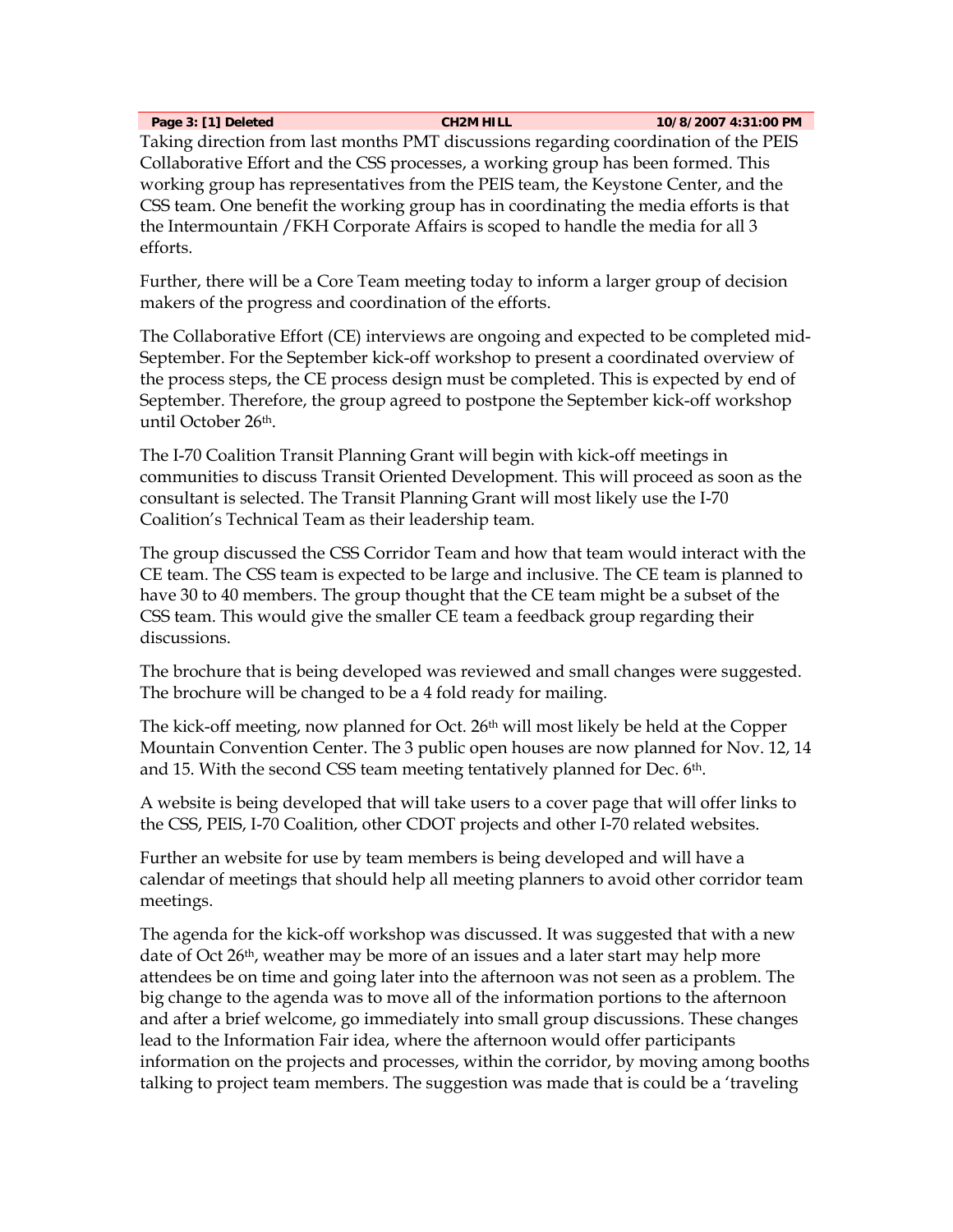fair' moving from community to community for easier access. It was also suggested that the fair could be open for information exchange all during the day.

The outline for the media kit was reviewed. This plan was specifically laid out for the CSS process; however, all of the media will be coordinated among the projects. Messages for each process will be consistent.

| Page 4: [2] Deleted                    |                                                       | <b>CH2M HILL</b>                       | 10/8/2007 4:31:00 PM |  |  |  |  |
|----------------------------------------|-------------------------------------------------------|----------------------------------------|----------------------|--|--|--|--|
| <b>I-70 CSS</b>                        |                                                       |                                        |                      |  |  |  |  |
| <b>Project Management Team Meeting</b> |                                                       |                                        |                      |  |  |  |  |
|                                        | <b>CDOT Project Number 15613 CMS 07-028 CDOT Code</b> |                                        |                      |  |  |  |  |
|                                        |                                                       | 15954.10.50                            |                      |  |  |  |  |
|                                        |                                                       | <b>CH2M HILL Project Number 358654</b> |                      |  |  |  |  |
|                                        |                                                       | Tuesday August 21, 2007                |                      |  |  |  |  |
|                                        |                                                       | $9:00$ a.m. to $11:30$ a.m.            |                      |  |  |  |  |
|                                        |                                                       | <b>AGENDA</b>                          |                      |  |  |  |  |
|                                        |                                                       |                                        |                      |  |  |  |  |
|                                        |                                                       | Schedule for Today's Meetings:         |                      |  |  |  |  |
|                                        | Time                                                  | Description/Pur                        |                      |  |  |  |  |
|                                        |                                                       | pose                                   |                      |  |  |  |  |
|                                        | 9:00 a -                                              | <b>CSS PMT</b>                         |                      |  |  |  |  |
|                                        | 11:30 a                                               |                                        |                      |  |  |  |  |
|                                        |                                                       |                                        |                      |  |  |  |  |
|                                        | 12:00 p -                                             | I-70 Core                              |                      |  |  |  |  |
|                                        | 1:30 p                                                | Team                                   |                      |  |  |  |  |
|                                        |                                                       |                                        |                      |  |  |  |  |
|                                        | 2:00 p -                                              | PEIS PMT                               |                      |  |  |  |  |
|                                        | 3:00 p                                                |                                        |                      |  |  |  |  |

| Schedule for Upcoming Meetings: |      |  |                            |  |
|---------------------------------|------|--|----------------------------|--|
| Date                            | Time |  | Location   Description/Pur |  |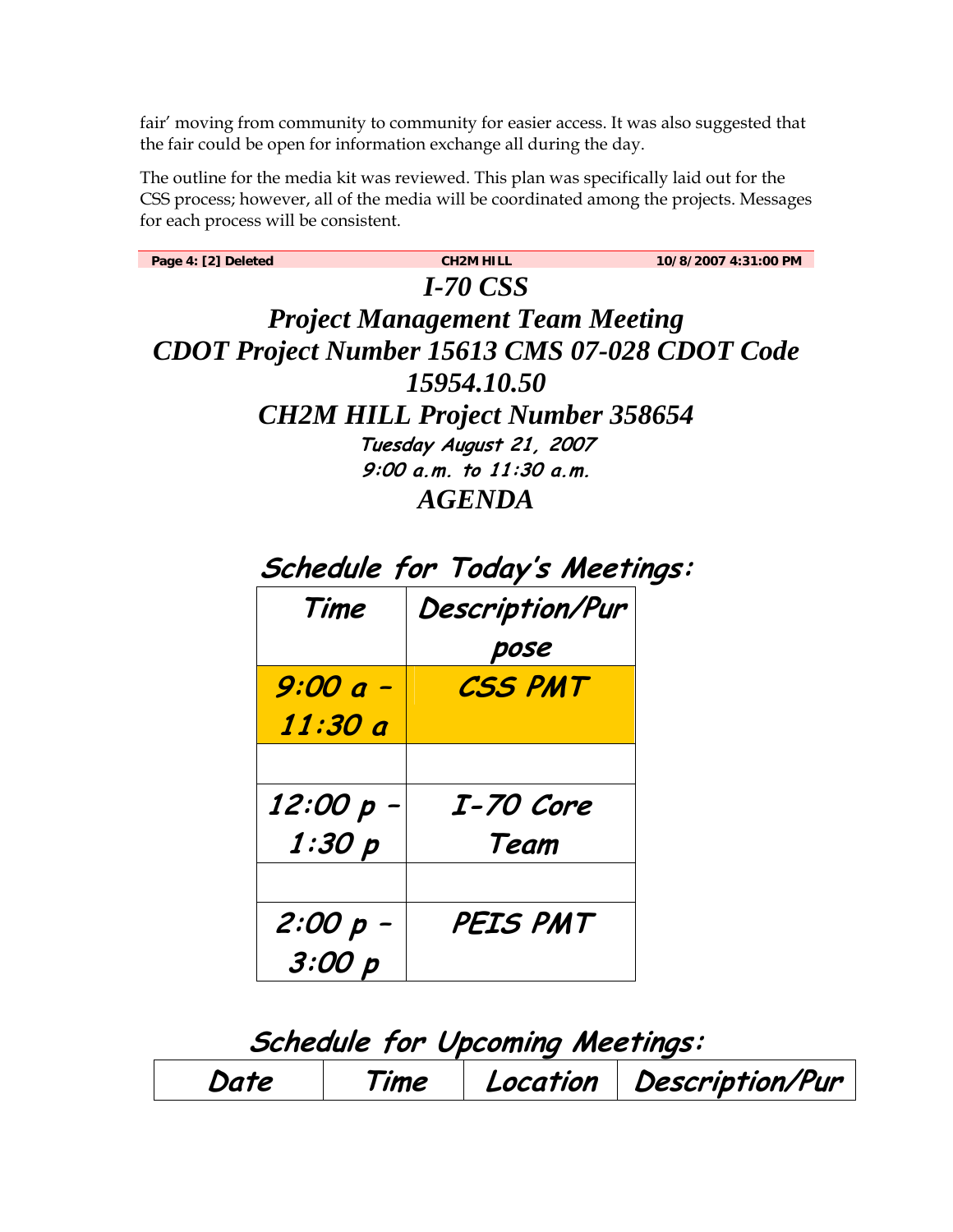|            |          |           | pose                |
|------------|----------|-----------|---------------------|
| August 21, | 9:00 a - | Golden    | <b>PMT Meetings</b> |
| 2007       | 1:30 p   | Residency | & Core Team         |
| September  | 9:00 a - | Golden    | <b>PMT Meetings</b> |
| 18, 2007   | 1:30 p   | Residency | & Core Team         |
| September  | 9:00 a - | Summit    | Corridor Team       |
| 28, 2007   | 1:30 p   | County    | Kick-Off            |
|            |          |           |                     |
| Oct 15,    | 5:00 p - | Summit,   | Public Open         |
| 17, 18     | 8:00 p   | Eagle,    | Houses              |
|            |          | Clear     |                     |
|            |          | Creek     |                     |
| October    | 9:00 a - | Golden    | <b>PMT Meetings</b> |
| 23, 2007   | 1:30 p   | Residency | & Core Team         |
|            |          |           |                     |
| October    | 9:00 a - | Summit    | Corridor Team       |
| 26, 2007   | 1:30 p   | County    | Workshop            |

**Coordination of the Collaborative Effort/PEIS, the TPS, and the CSS Benefits Working Group and Core Team Meeting**